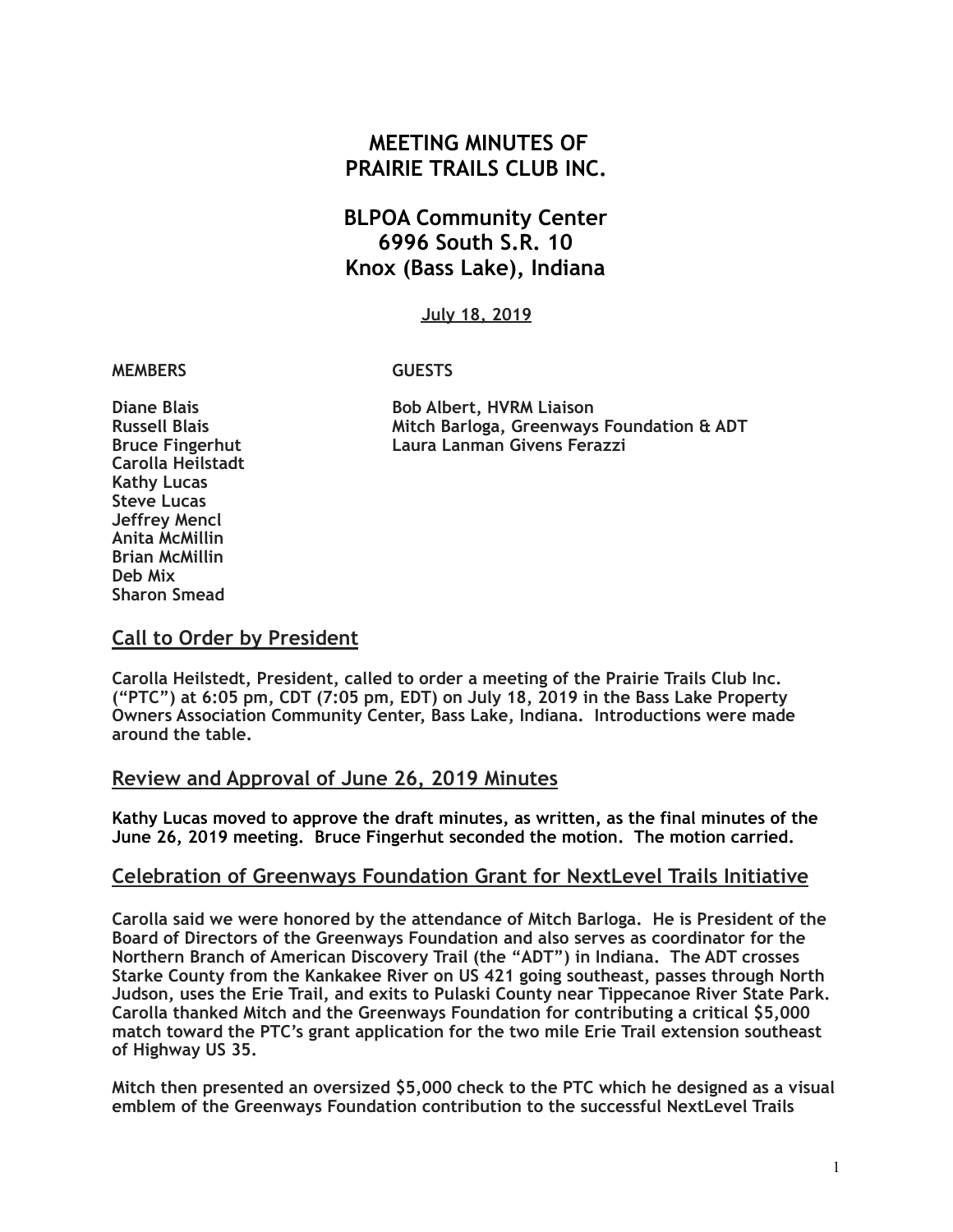**grant. He also handed the actual check to Kathy as PTC Treasurer. A round of applause from the members followed.** 

**Mitch explained that the Greenways Foundation is a charitable trust working to promote the growth, enhancement and use of Indiana greenways. To these ends the Foundation solicits donations and make grants in support of greenway development, enhancement and operation. The primary source of funding is through the proceeds received through the Foundation's [Indiana BMV specialty license plate.](https://www.greenwaysfoundation.org/plate.html)** 

**Mitch said his regular employment is as the Transportation Manager for the Northwestern Indiana Regional Planning Commission. NIRPC is interested in working with La Crosse and North Judson to foster non motorized trail connectivity that would ultimately link Lake, Porter, LaPorte and Starke Counties. He would like to work with North Judson in the near future to move forward the ADT and the newly formulated Great American Rail Trail (the "GART"), both of which already use the Erie Trail. Kathy said that following the meeting, "we'll be having dinner with Mitch, and you're all welcome to join us."** 



**Board Members and Mitch Barloga. From left to right: Bruce, Sharon, Steve, Mitch, Kathy, Carolla and Diane. Image by Laura Ferazzi.**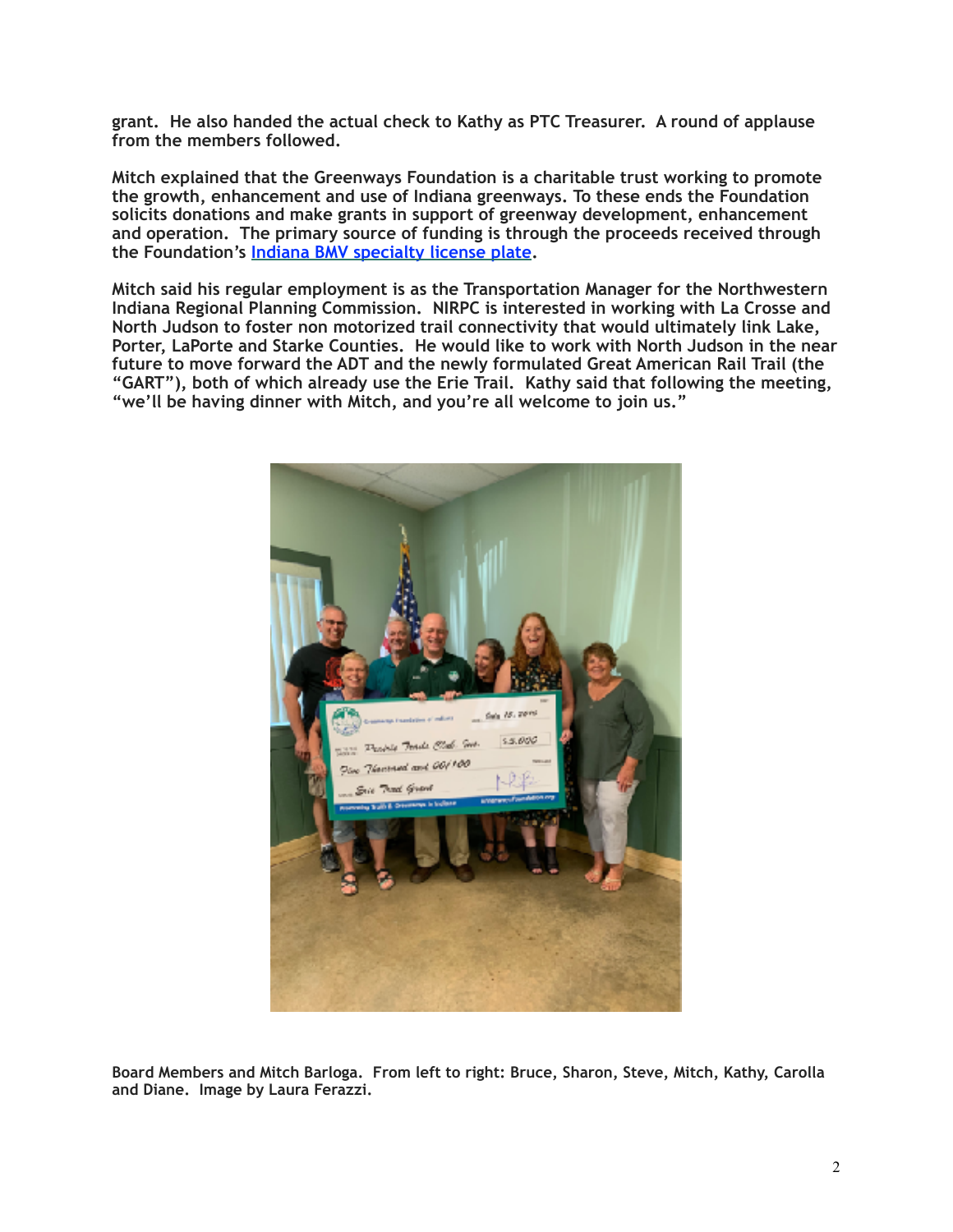## **Special Recognition of Bruce Fingerhut Contributions to Erie Trail**

**Carolla called for special recognition the extraordinary contributions of Bruce Fingerhut to the Erie Trail and to the PTC. She thanked him and a small group of local residents who had the vision to begin our trail development. She also thanked Bruce for his incredible guidance and support as President.** 

**Brian McMillin said in 2006 he and wife Anita McMillin joined with Bruce, Rhonda Milner, Marty Lucas and Corinne Becknell Lucas to form the core group that would become the PTC. Bruce provided the leadership and served as President from the beginning. Carolla reminded members that Bruce continues to serve as Chairman of the PTC Board but stepped away from the organization's presidency this year.** 

**Kathy said members within the group wanted to honor Bruce for his steadfast hard work and leadership as PTC President and for his efforts even before there was a PTC. She then presented Bruce with a plaque recognizing his service and a gift certificate for Buck's Bicycle Shop in Valparaiso. These were supported by individual contributions and not from PTC funds. Members gave a round of applause.**



 **Image by Laura Ferazzi.** 

### **Review and Approval of Treasurer's Report**

**Kathy circulated copies of the Treasurer's Report for the period that followed the June meeting. The report provided in substantive parts:**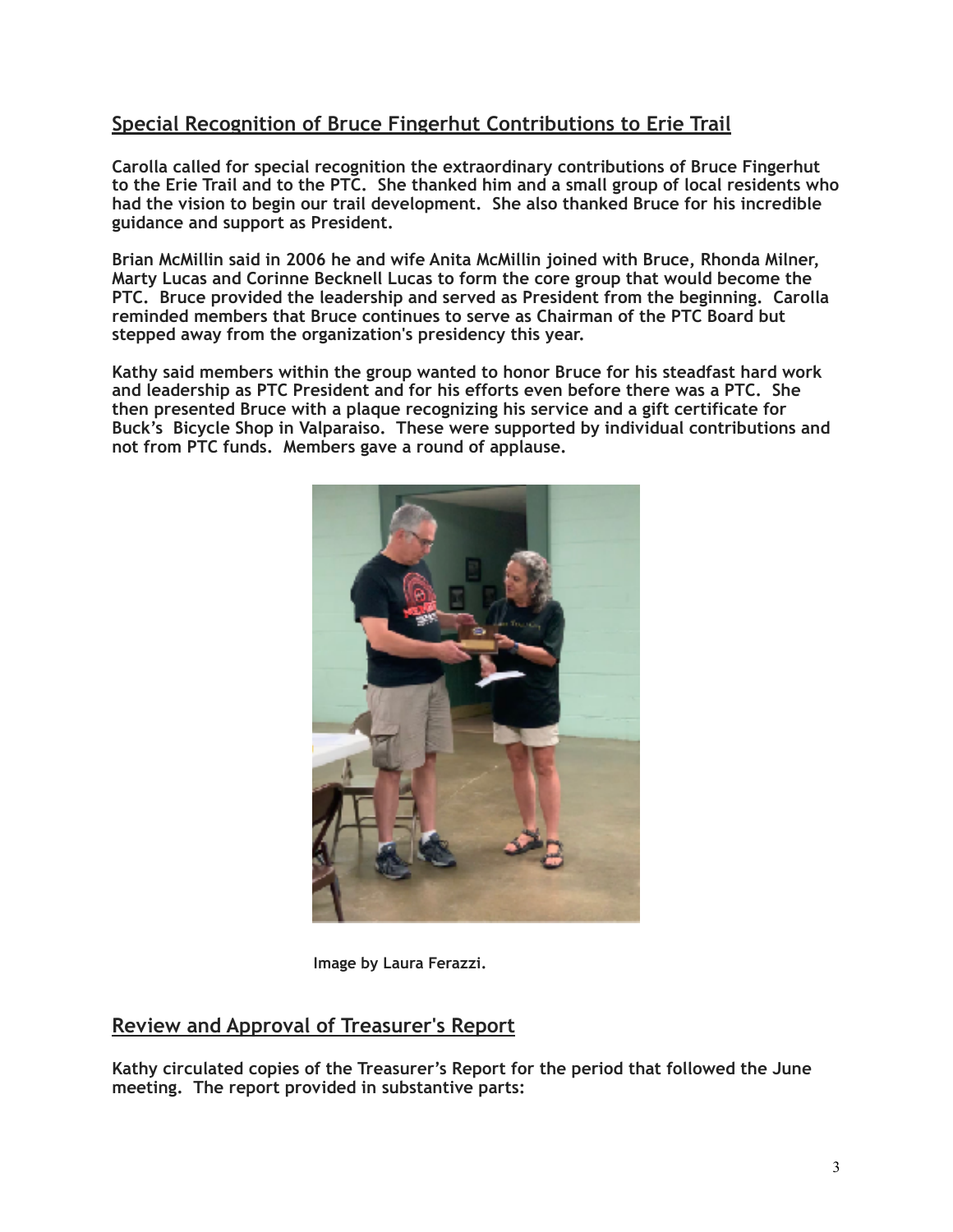## **I) First Farmers Bank & Trust (FFBT) Balance forward from 3/14/19 \$ 31,561.86**

#### **INCOME**

|                                                                          | 06/27/19 Deposit<br>S. DeSantis (concrete for bench)   |                       | 25.00       |                 |
|--------------------------------------------------------------------------|--------------------------------------------------------|-----------------------|-------------|-----------------|
|                                                                          | 07/02/19 Deposit<br><b>Network for Good</b>            |                       | 20.00       |                 |
|                                                                          | 07/02/19 Deposit<br>Kyle Fingerhut Lifetime Membership |                       | 250.00      |                 |
|                                                                          |                                                        | <b>Total Income</b>   | 295.00      |                 |
|                                                                          | <b>EXPENSES</b>                                        |                       |             |                 |
| 06/28/19 Check #1040 to Rick Vlaming<br>Reimbursement for sign materials |                                                        |                       | 195.31      |                 |
|                                                                          |                                                        | <b>Total Expenses</b> | 195.31      |                 |
|                                                                          | <b>Total Transactions</b>                              |                       |             | 99.69           |
|                                                                          | Ending FFBT balance as of 07/18/19                     |                       | \$31,661.55 |                 |
| II)                                                                      | <b>Northern Indiana Community Foundation (NICF)</b>    |                       |             |                 |
|                                                                          | NICF balance as of 3/31/19                             |                       |             | <u>3,932.27</u> |
|                                                                          |                                                        | Total of 2 accounts:  |             | \$35,593.82     |

**Kathy distributed a written breakdown of restricted and unrestricted funding. Because one bench placement was completed, \$350 held for it as "restricted" has been reassigned to the "unrestricted" category. Only one unplaced bench remains in our inventory. The substance of her distribution is set forth below:** 

#### **RESTRICTED GRANTS/DONATIONS**

| Signage for Bass Lake Spur    | \$157.19 (Vlaming sign 65.10)  |
|-------------------------------|--------------------------------|
| Signage for Bass Lake General | 5,000.00                       |
| Match NLT Grant               | 5,000.00                       |
| Wayfinding/Interpretive Signs | 8,153.51 (Vlaming sign 130.21) |
| Match NLT Grant               | 5,000.00                       |
| Match NLT Grant               | 5.000.00                       |
| Bench at Signal Bungalow.     | 0.00 (Bench done)              |
|                               |                                |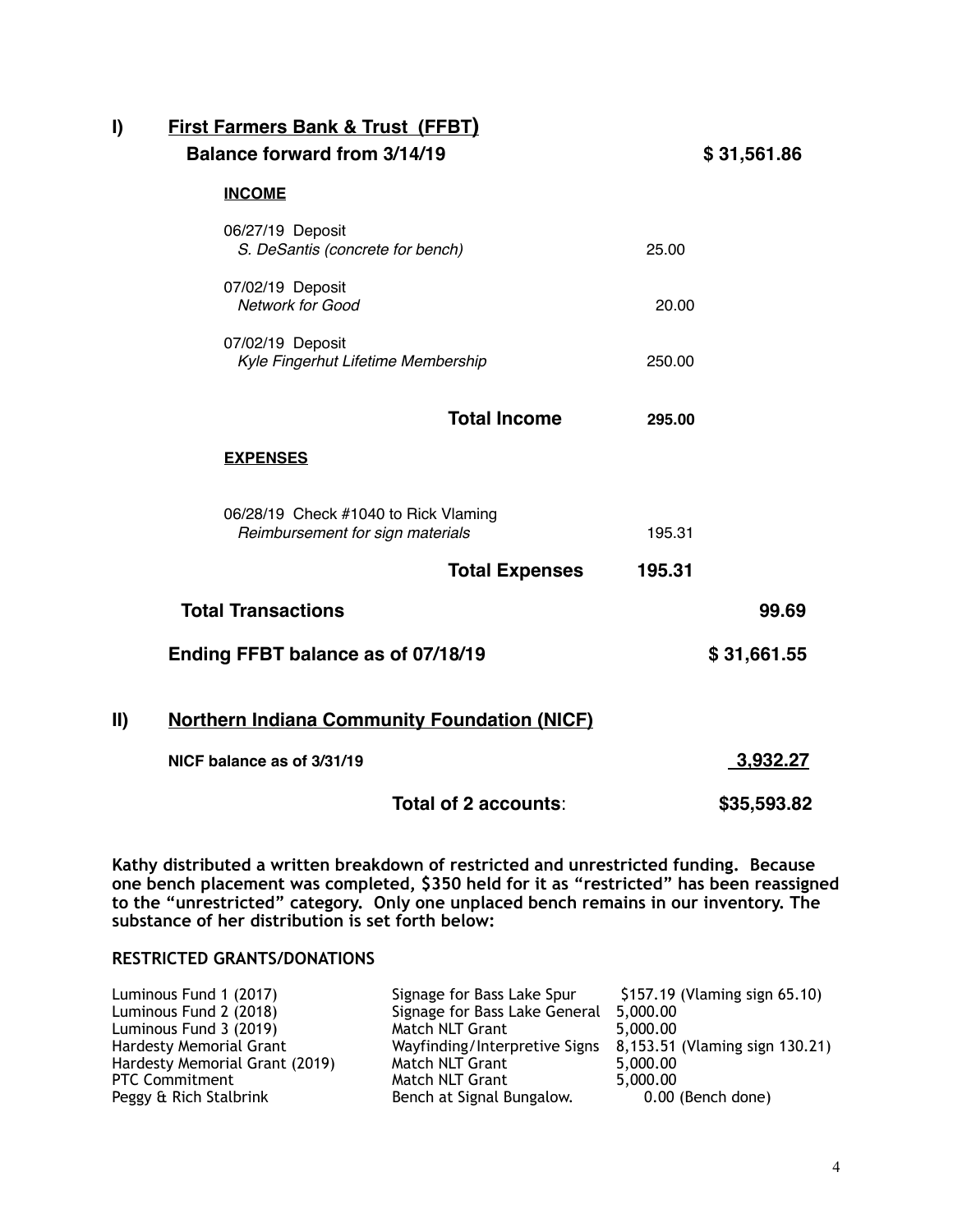| Marshall County Horse Association | Bench (Location TBD) | 350.00      |  |
|-----------------------------------|----------------------|-------------|--|
|                                   | <b>TOTAL</b>         | \$28,660.70 |  |

| <b>SUMMARY OF ACCOUNTS</b>            | <b>TOTAL</b> | <b>RESTRICTED</b> | UNRESTRICTED |
|---------------------------------------|--------------|-------------------|--------------|
| First Farmers Bank & Trust            | \$31,661.55  | \$25,660.70       | \$6,000.85   |
| Northern Indiana Community Foundation | 3.932.27     | 3,000.00          | 932.27       |
| <b>BREAKDOWN</b>                      | \$35,593.82  | \$28,660.70       | \$6,933.12   |

**Sharon Smead moved to approve the Treasurer's Report including the update of Restricted and Unrestricted funds. Deb Mix seconded the motion. The motion carried.** 

### **Update on Gate Damage at Starke County Road 100 West**

**Bruce said he was "in the process of taking apart" the damaged gate. Only one of the steel rods appears to have been damaged, but returning functionality to the gate is going to require the reconstruction of both sides. He said he expects the effort will be a full summer project.** 

### **Update on Color Fun Walk during Monterey Days Festival**

**As he promised, Russ Blais checked on advertising fees in newspapers with circulation in the Monterey area. He learned that most advertising options would result in expenditures of hundreds of dollars of unrestricted PTC funds.** 

**Several options were discussed that would instead involve press releases or posting on websites. Partly because the membership agreed this initiative is largely to help with understanding and goodwill in Monterey, and not as a fundraiser, the determination was made to focus on non-advertising options to announce the event. The PTC will pursue opportunities with** *Catch and Release***, on Facebook, on our official website, on WKVI as a news item, and with the** *Pilot* **as a press release.** 

### **Report of July 10 Presentation to Philanthropic Educational Organization**

**At the invitation of member Joan Haugh, on July 10 Kathy made a presentation to the Philanthropic Educational Organization (the "PEO") of Starke County. The PEO is a philanthropic organization where women celebrate the advancement of women; educate women through scholarships, grants, awards, loans, and stewardship; and motivate women to achieve their highest aspirations.**

**Kathy supported her presentation with visual aids including a poster showcasing wildflowers growing along the Erie Trail. She outlined the history, current activities, and PTC aspirations in support of the Erie Trail and more broadly supporting our Starke County trail systems and the benefits of a healthy lifestyle. Kathy said PEO members asked great questions and she believes the presentation was well-received. She said there may be future opportunities for the PTC to work cooperatively with the PEO.**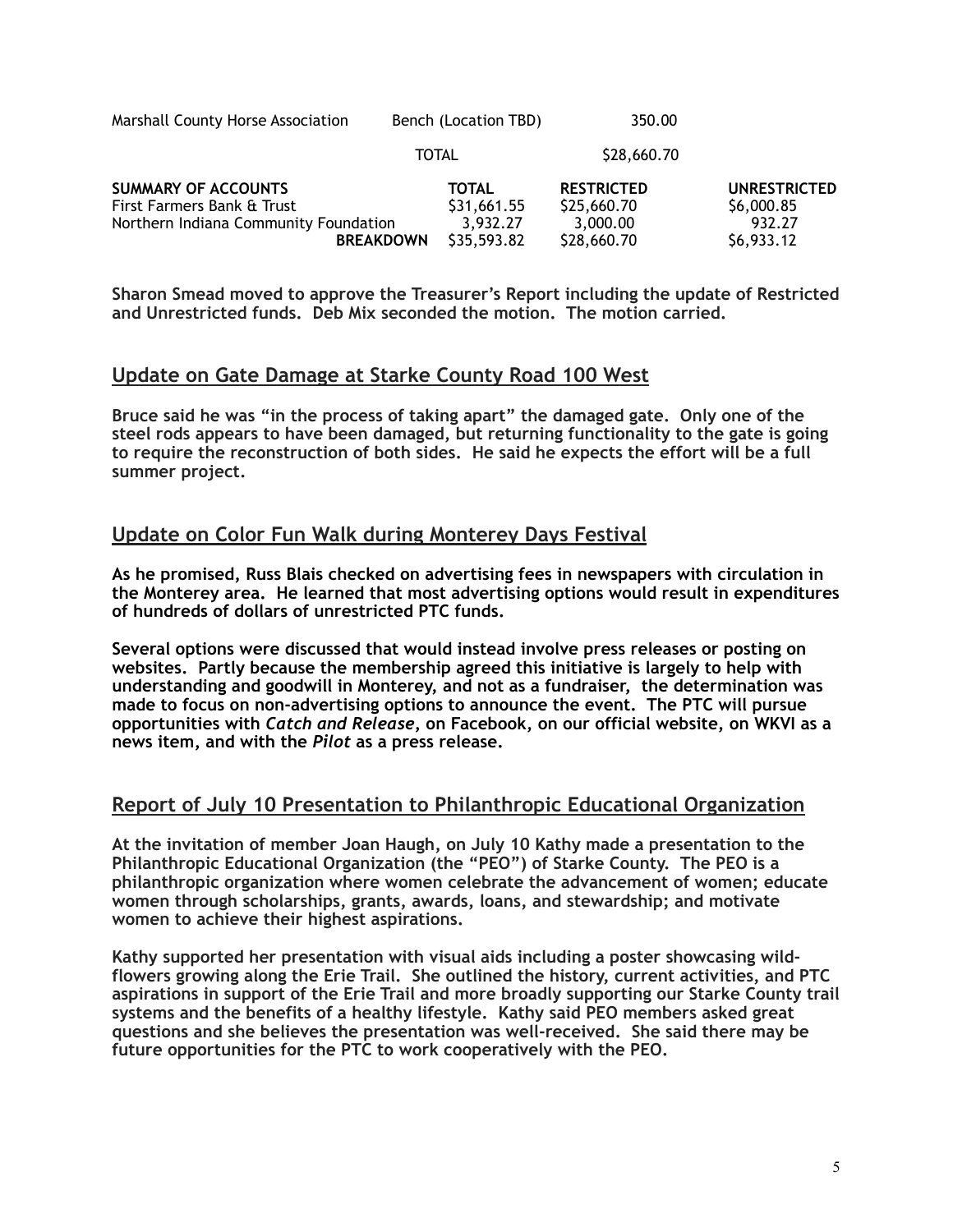### **Report of July 13 Bike Event with Kid's Closet**

**Kathy said she, Russ, Diane and Steve helped with implementation of a free bicycle raffle held by the Kid's Closet Ministry during its July 13 Fundraiser at Norwayne Field. Twenty new children's bicycles were donated by supporters of the Kid's Closet. The bikes were given to participating local children through a late afternoon drawing. All but four of the bikes included helmets, and Kathy said she agreed on request to purchase helmets for children who drew bikes without them. In person and online, Kid's Closet Director, Linda Lewandowski, thanked the PTC for supporting this project.** 

### **Monthly Report of Erie Trail Extension Workgroup**

**Carolla said that on July 15 the Erie Trail Extension Workgroup had a a teleconference with the Department of Natural Resources to advance implementation of the NextLevel Trails grant. Workgroup participants were she, Bruce, Larry, Russ, Kathy and Steve. Bob Bronson and Tom Laycock participated for the DNR.**

**During the teleconference, the PTC workgroup agreed to suggest language to the Hoosier Valley Railroad Museum (the "HVRM") to help clarify questions raised by the DNR. Language as follows was later formulated by the PTC Workgroup and tendered to the membership for consideration and its concurrence or for amendment:**

At the request of the Indiana Department of Natural Resources, the PTC and HVRM wish to clarify the intent of their "Addendum to Memorandum of Understanding" entered on February 9, 2019 as follows: (1) the Next Level grant has now been approved and construction of the asphalt trail and horse trail will be on the north one-half of the subject corridor; and (2) the commitment made between the PTC and HVRM to develop and maintain permanently, both these trails and a possible future rail line, includes a commitment to DNR to maintain the north half of the corridor for the benefit of the trails for at least 25 years.

**An extended membership discussion considered the tendered language. Bob Albert said he did not have a problem with the language and that he was willing to share it with other HVRM Board members for their perspectives. He asked about design plans for the twomile extension, and Bruce responded the effort was not yet that far along. Carolla agreed and said the workgroup was reviewing SOQs from three possible applicants that might serve as our consulting engineer and architect for the project.**

**Bruce moved for membership concurrence with the language as tendered by the Erie Trail Extension Workgroup. Deb seconded the motion. The motion carried.**

### **Proposal for Updated Map for PTC Brochure and Website**

**Steve reminded members that during our last meeting Carolla appointed a workgroup to develop new Erie Trail brochures. He believed there was consensus that trail imagery should be based on the PTC broader scope website version that was designed by Yancy Lucas, while using the format and structure of our current brochures. Steve said he has asked Yancy if he would be willing to update this website version to show the ADT with greater particularity and include a new reference to the GART, as well as to show the twomile extension that has been funded and is now being designed. Yancy responded that**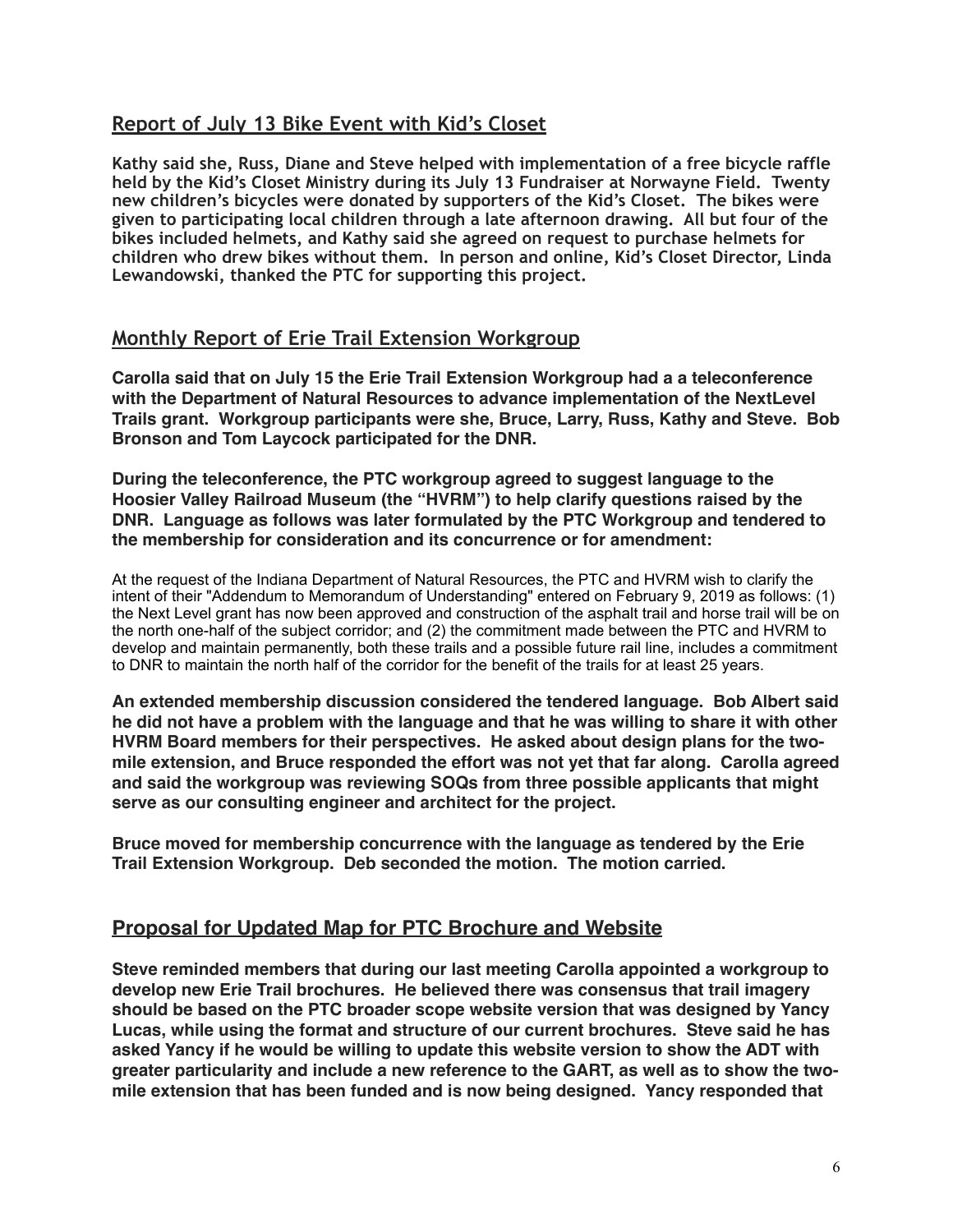**he was willing. Deb moved to approve these steps for use on both the brochure and on the website. Sharon seconded the motion. The motion carried.**

**Steve asked that Carolla consider appointing a chair to schedule workgroup meetings and help move this initiative forward. Carolla then appointed Steve as chair.**

### **Update on Signage and Benches**

**Jeff Mencl, Bruce and Paul sited and placed a bench across from the signal bungalow just east of the intersection of the Erie Trail and Starke County Road 200 East. This bench was underwritten by Rich and Peggy (Dunn) Stalbrink.**



Image by Kathleen Lucas

**Russ indicated that Rick Vlaming was preparing the final elements for framing the youare-here signage, as well as the posts and framing for the interpretive signage both at Lena Park and at the intersection of SCR 800 South near Bass Lake. He said Rick hoped to move onsite with these projects within the next week.**

**Kathy said that she spoke with Kathy Carrier concerning the possibility of using existing restricted Luminous Fund money for design and development of** *Vin Fiz* **interpretative signage at Aldine. She said a modified use of restricted funding was possible because Yancy designed two sets of interpretative signs (one for Lena Park and the other for Bass**